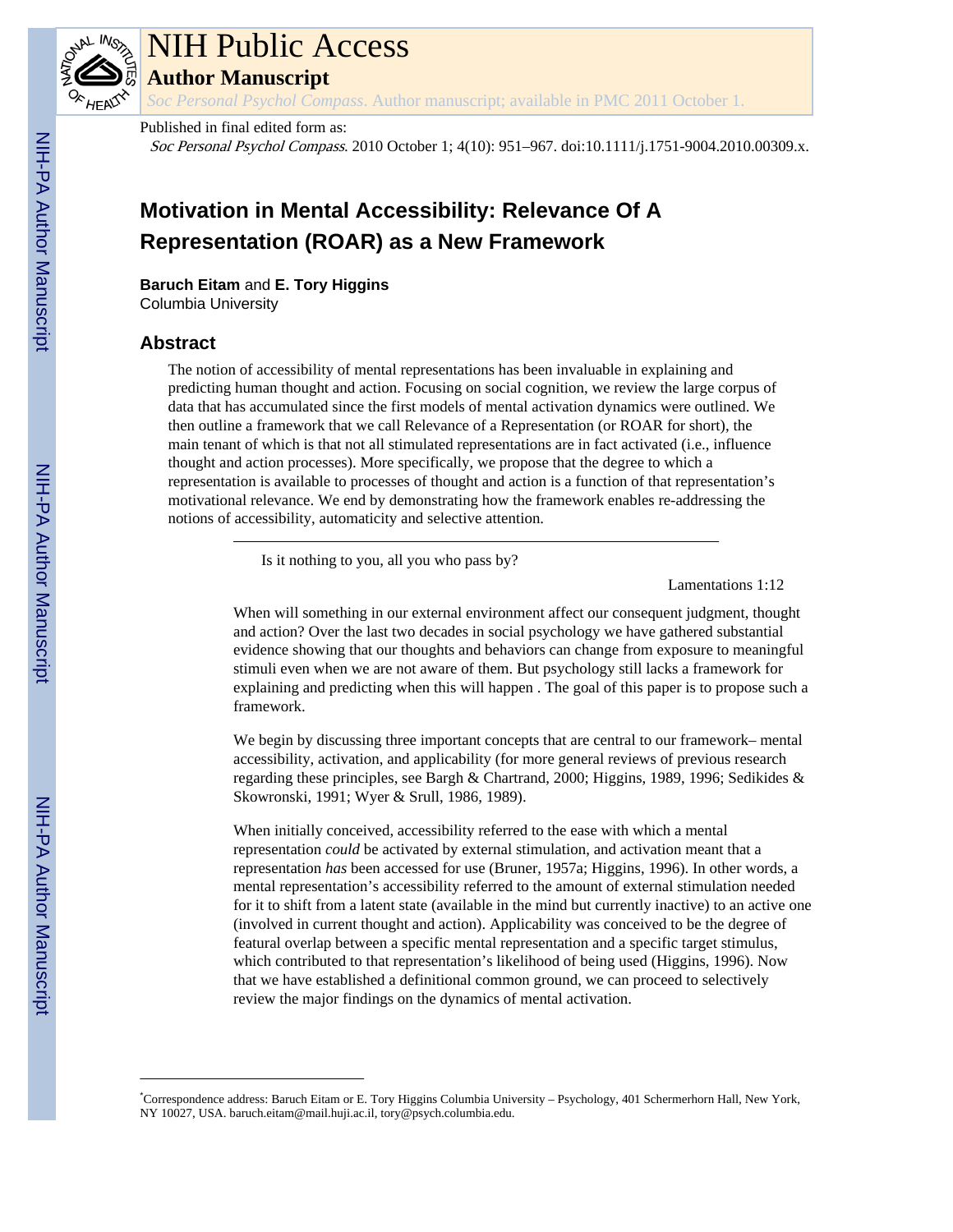# **A Brief Review of the Dynamics of Mental Activation**

#### **The Early Years**

Much of the empirical knowledge about the interplay between external stimulation and the dynamics of mental representation comes from studies using an experimental methodology called priming (for a review of priming methods, see Bargh & Chartrand, 2000). Priming is understood as temporarily giving an edge to one concept over others by affecting its corresponding mental representation. Studies using priming usually involve: (a) activating a concept by presenting a word, picture or other meaningful stimulus (the prime), either above or below observers' subjective threshold of awareness; (b) making sure that the observers process the stimulus but without giving them any explicit instructions that would suggest a use for the stimulus information; and (c) testing how that concept affects consequent interpretation of stimuli, content of thought, or direction of behavior.

Originating in cognitive psychology and its study of language (Segal, 1967; Meyer & Schvaneveldt, 1971), priming was quickly incorporated into social-psychological experimentation (e.g., Higgins, Rholes, and Jones, 1977). Using ostensibly unrelated "first tasks", people were primed with verbal content that was semantically related to one target concept (e.g., verbal content related to 'persistent' or to 'aggressive') (e.g., Higgins et al., 1977; Srull & Wyer, 1979). These first studies clearly demonstrated that priming of concepts could determine how people will consequently interpret their often-ambiguous social world (for a review see Higgins, 1996; and for a metanalysis of these effects, see DeCoster & Claypool, 2004).

Within social psychology, the first models of the dynamics of representation were constructed to accommodate these findings. In light of the empirical results available at the time, the first models in social psychology emphasized frequency and recency of activation as determinants of whether a stimulated representation would be used in a consequent (ambiguous or vague) situation (e.g., Higgins, Bargh, & Lombardi, 1985; Higgins & Brendl, 1995; Wyer & Srull, 1986, 1989). These models argued that recent or high frequency of past activation influenced future activation by increasing accessibility either transiently or chronically. Applicability was posited to be an additional determinant of whether a stimulated representation will affect interpretation (see Higgins, 1996).

#### **Behavioral Outcomes of Priming: Challenges to Early Models**

The initial priming studies on person perception were followed by many fascinating demonstrations of priming effects that range from priming concepts like creativity to priming significant others and ideology. Of special interest are the studies exploring the behavioral and motivational effects of priming (referred to as studies on 'nonconscious', 'automatic', or 'implicit' goals and goal pursuit). To take one example, priming the concept of achievement in participants' minds (i.e., exposing them to the words *win*, *strive*, *first*, *achieve*, *succeed*, *attain*, and *master*) led them to perform better than people primed with non-motivationally related words such as *table* (Bargh et al., 2001, Study 1).

These studies demonstrating behavioral outcomes of priming generated new models that attempted to accommodate this new data. But with regard to underlying processes, these new models did not differ significantly from the earlier models of knowledge activation. All models postulated that the primes activated representations; in the above example, the representations being people's goals (Bargh et al., 2001). Priming was argued to operate though activating a representation rather than increasing its accessibility per se. The models also specified different kinds of representations—goal representations that differed from purely semantic representations in their ability to control the organism's behavior and/or resources. But generally speaking, these models did not challenge what were thought to be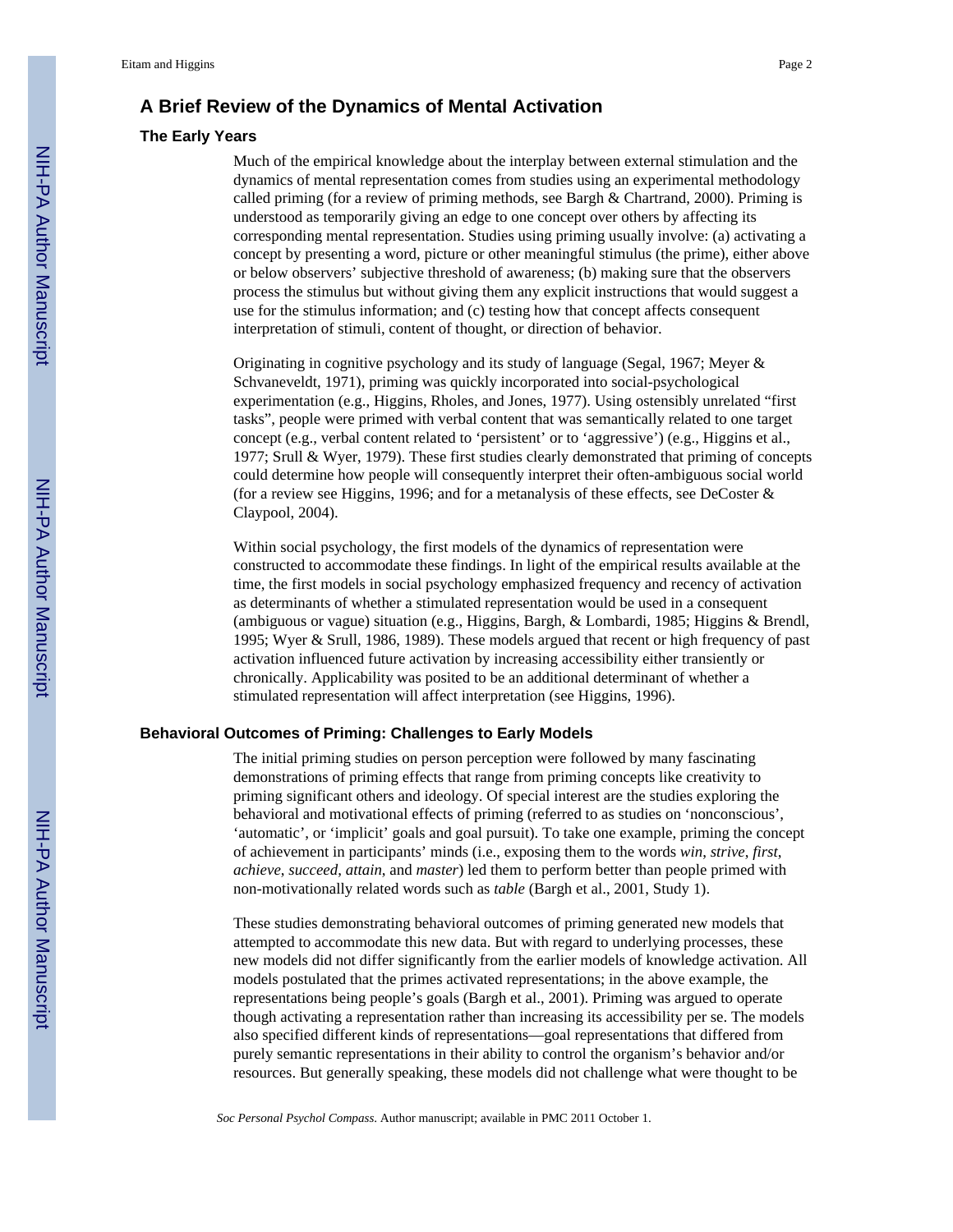the factors that determined the dynamics of mental representation (cf. Bargh et al., 2001; Kruglanski et al., 2001; but see Morsella & Bargh, in press). Importantly, these models predicted that once a representation was stimulated, it would affect thought and behavior.

However, the adequacy of both the older and newer models of knowledge and goal activation was soon challenged by work suggesting that the effects of concept activation did *not* necessarily have a direct effect on thought and action. New data suggested that stimulation was not sufficient, and that the actual activation of a concept depended on its relevance to a person's current and past motivation.

A series of studies by Ferguson and Bargh (2004), for example, found that representations that were relevant to what a person was currently doing or to a person's current needs unintentionally evoked what they initially termed 'positive affect' (see also Ferguson, 2008). Importantly, when the same representations did not have current goal relevance, they did not evoke such 'affect'.

Direct evidence that the effects of priming depended on the motivational value of the primes came from studies that focused on people's pre-existing goals. Ferguson (2007; 2008) demonstrated that people's goal-directed behavior toward being thin or egalitarian depended on the value these concepts had in their minds, and that priming the goal modulated the value of goal-related concepts *if the goal itself was important to them*. Similarly, Custers and Aarts (2007) demonstrated that priming words related to 'socializing' influenced people's behavior (i.e., effort allocation), but *only if* socializing was valued by them. Other research shows that this also holds for biological needs as well as goals (Strahan, Spencer & Zanna, 2002, Study 1; Veltkamp, Aarts & Custers, 2007a). Finally, another series of studies by Custers and Aarts (2005) suggests that a goal prime does not by default influence behavior. It does so only if it is valued.

All of these findings challenge any modeling of representation dynamics that does not incorporate motivation. They show that the motivational value of a representation mediates between its stimulation and its impact on thought and behavior. This is quite different from the early models in social cognition with their emphasis on cognitive determinants such as recent and frequent activation and applicability.

#### **Beyond Priming: Motivational Relevance Mediates How External Stimulation Impacts Interpretation and Judgment**

We have reviewed evidence showing that the effects of concept priming on our motivation and behavior depend on the motivational value of the stimulated concept. Now we move beyond goal priming studies to review evidence showing that other effects of stimulating representations depend on their motivational relevance. A study by Smith, Cejka, and Fazio (1996) suggests that motivational relevance may influence not only what one sees but also how one interprets the world. In this study (Smith et al., 1996; Study 3), concepts that were previously categorized to be "good" or "bad" were used more rapidly to categorize subsequent objects (i.e., were more active) compared to other concepts that were previously categorized to be "animate" or "inanimate" (see also Ferguson, Bargh, and Nayak, 2005).

Possibly linking Smith and colleagues' (1996) results to Ferguson and Bargh's (2004) demonstration of a motivational value 'marker', a study by Kawada and colleagues (2004) suggests that when goal pursuit is obstructed, people tend to project that goal on the behavior of others (see also Aarts, Gollwitzer, and Hassin, 2004, Study 1; Bargh, Green, and Fitzsimons, 2008). Apparently, if goal incompletion or deprivation can assign relevance to goal-related representations (Ferguson and Bargh, 2004), this may lead to greater use (i.e.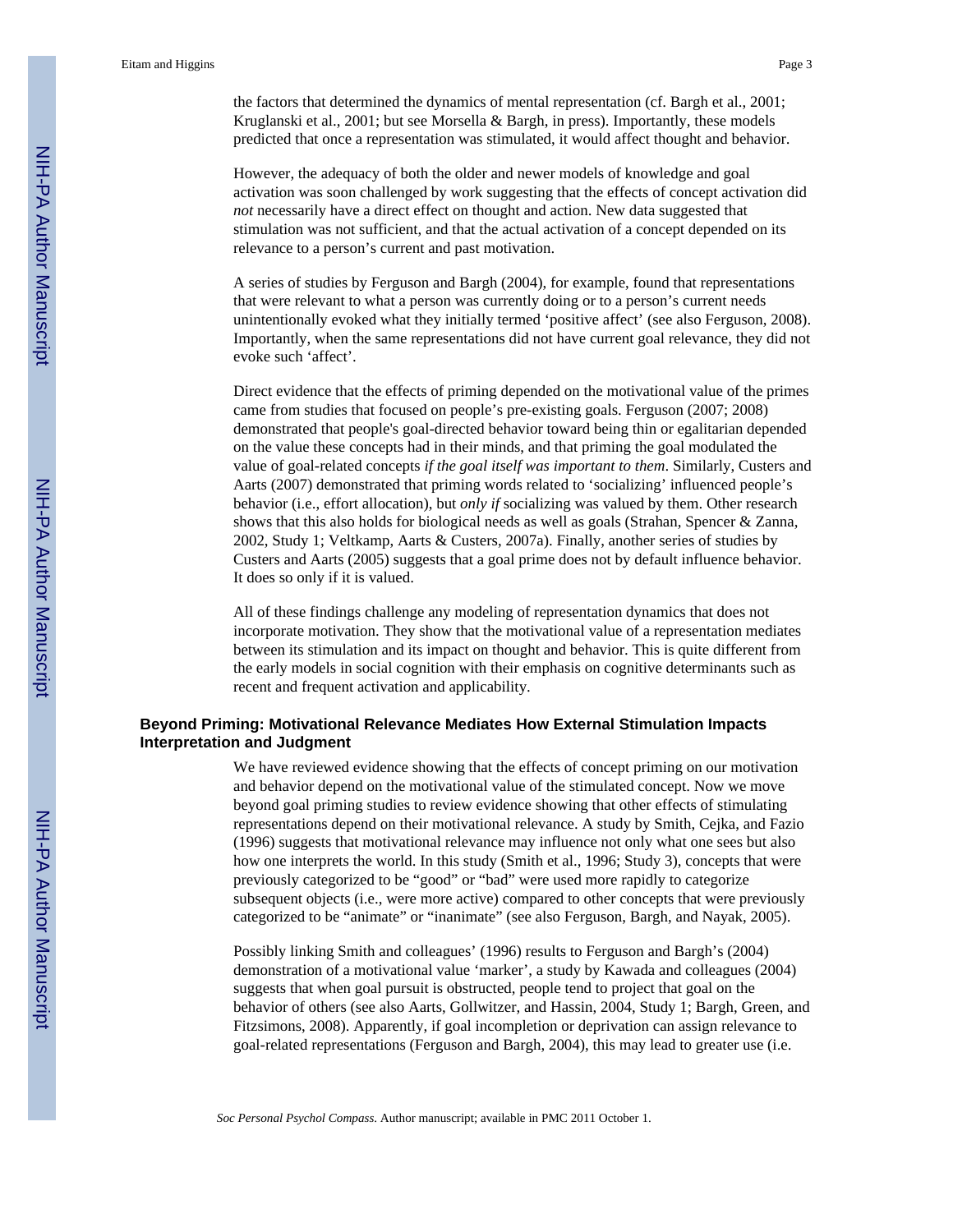activation) of these representations in perceiving persons and other objects (Bargh et al., 2008; Smith, Cejka, and Fazio, 1996).

To be clear, the idea that motivational relevance influences interpretation and judgment is not new and harks back to the classic experiments which formed the "New look" in perception (e.g., Bruner, 1957b; Bruner & Postman, 1948). Recent studies have been more specific, however, and have demonstrated that motivational relevance affects actual perception of ambiguous stimuli (Balcetis & Dunning, 2006), and that both deprivation and experimentally induced value can affect the perception of basic visual properties of motivationally relevant objects, such as their size (Veltkamp, Aarts, and Custers, 2008b). Importantly, the studies by Veltkamp and colleagues (2008b) are the first to directly demonstrate that stimulation of a representation is not sufficient for it to bias perception– they must also have what we call motivational value. The next section reviews evidence that value determines not only whether a stimulated representation will influence judgment or behavior, but also how long it will do so.

#### **The Temporal Dynamics of Mental Representation**

We have now briefly reviewed research on the effects of priming on motivation, behavior, interpretation and judgment, emphasizing the mediating role that motivational value plays in these studies. Generally speaking, the role of value in these studies has not been conceptually related to the dynamics of the representations themselves. We will now highlight research examining the factors that affect how long a representation stays active in mind; significantly, these studies reveal that the dynamics of value markers (a-la Ferguson & Bargh, 2004) and that of activation are strikingly similar.

In an early study, Yaniv and Mayer (1987) showed that words relevant to an uncompleted task remain accessible for a period of over thirty minutes. Echoing Zeigarnik (1927, cited in Baddeley, 1976, p. 269), Yaniv and Mayer (1987) suggested the following: "perhaps there is an internal monitor of some kind that checks the status of temporarily suspended endeavors and maintains a modicum of extra activation in their memory traces until they have been completed" (p.200).

More recent studies by Förster, Liberman, and Higgins (2005) demonstrated that the accessibility of goal relevant representations steadily increase up to some point until the task is completed, at which point accessibility sharply decreases (see also Goschke & Kuhl, 1993), as does the value marker (Ferguson & Bargh, 2004). Förster et al. also demonstrated that goal-related accessibility was affected not only by the (monetary) value associated with the concept but also by its epistemic value– the expectancy of encountering the conceptrelated target (cf. Bruner, 1957b). Extending these findings beyond 'uncompleted tasks' to biological needs, and again harking back to earlier "New Look" studies (e.g., Bruner & Goodman, 1947), Berry, Andrade, and May (2007) demonstrated that food-related words were more accessible for food-deprived participants (i.e., a stronger value marker), and that accessibility correlated with the frequency of intrusive thoughts about food.

Finally, recent studies by Aarts, Custers and Marien (2009) demonstrated that when a specific color was primed up to 20 seconds earlier, people were more prone to report being the author of "making" that specific color appear on the screen, but *only* when it was primed in contingency with positive words (loading it with 'value'). Aarts and colleagues argued that the increased authorship ascription is the result of the longer duration of accessibility of the "outcomes" (the colors) driven by their experimentally increased motivational value.

Recall that Ferguson and Bargh (2004) demonstrated that mental representations are automatically "positive" as long as they are motivationally relevant. We can speculate that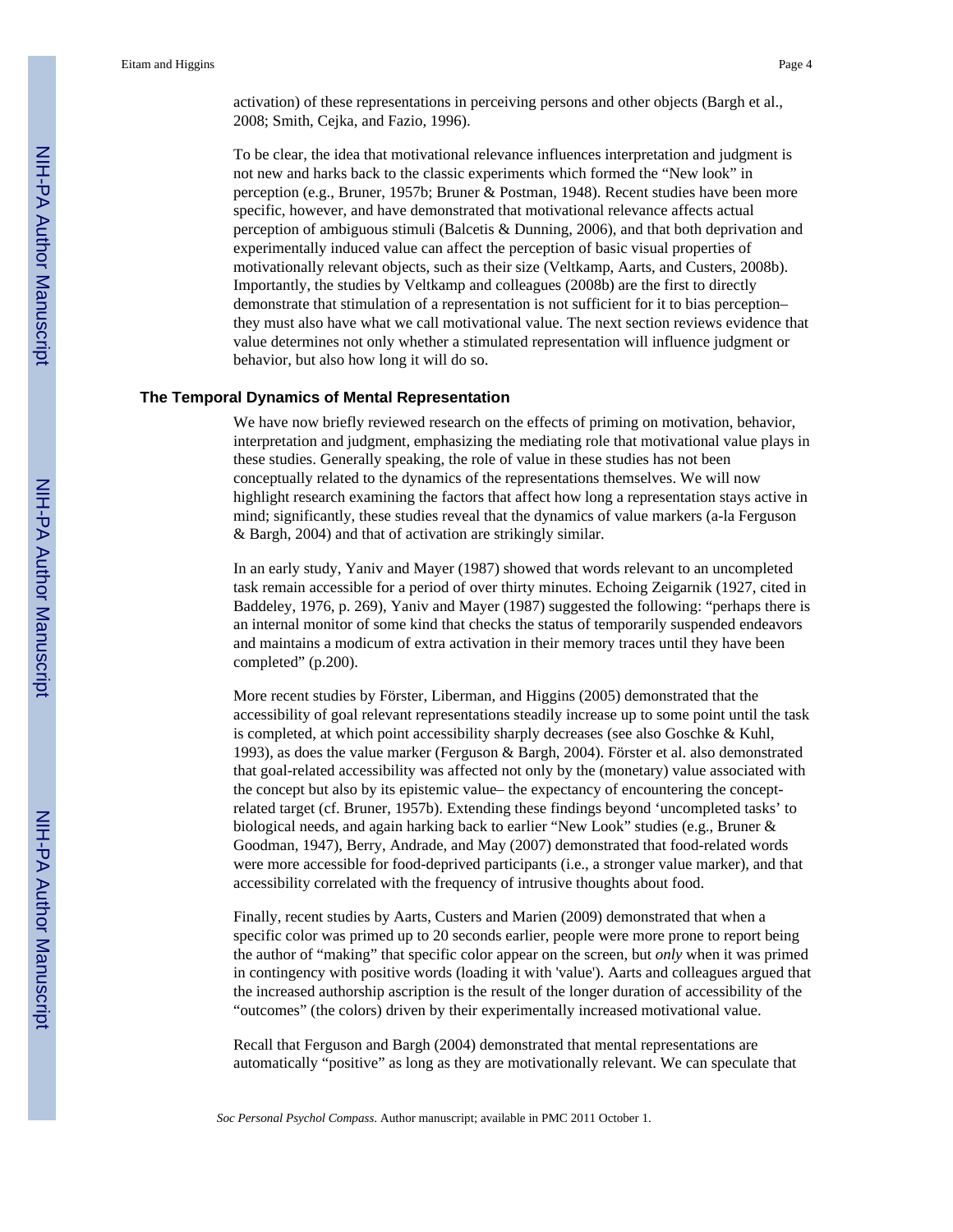# **Our ROAR Proposal**

and action.

Taken together, these findings led us to re-think the nature of accessibility and activation of mental representations; more generally, to re-think the dynamics of mental representation. Specifically, we differentiate between three states of mental representations: a *latent* state (available but not stimulated or active), a *stimulated* state (excited but not necessarily active), and an *active* state (functionally available to mental processes). Furthermore, we argue that *motivational relevance* is a primary determinant of whether a stimulated representation is also active and the duration of that activation. And this should be true regardless of the content of that representation (trait, goal, stereotype or any other kind concept). As long as there is a sufficiently strong signal of relevance, then the activated information will be available to other cognitive processes, such as learning, categorization, planning, and effort allocation, which in turn will impact judgment and behavior. If the relevance signal is weak, the information carried by the activated representation will be unavailable to these cognitive processes and will not impact subsequent judgments and behavior.

Thus, we are proposing that it is *not* some level of activation existing that is then combined with the valence and intensity of the "affect" (or "attitude") that determines subsequent responses (cf., Aarts, 2007; Clore & Huntsinger, 2007; Custers & Aarts, 2005; Fazio, 2007; Wilson & Gilbert, 2008). Instead, we are proposing that a signal of relevance of a stimulated representation determines the level of activation *itself.* This is the essence of the framework that we call Relevance of Activated Representations (or ROAR for short).

Because the concept of relevance is central to the postulates of ROAR, we need to begin by stating succinctly what we mean by "relevance". In this paper we apply a recent proposal (Higgins, in press) that motivation may be generally understood as the pursuit of three distinct ways of being effective— effective in *value*, *truth*, and *control*. The lion's share of work reviewed in this paper, reflecting the literature on motivation , has focused on the pursuit of value or *having what's desired* (e.g., a beautiful partner, a fancy car, a tasty sandwich, safety). But there are two other sources of motivation that are also important which have generally received less attention and/or have been undifferentiated from value motivation. One is *truth* motivation– the force behind *establishing what's real*. Another is *control* motivation– the force behind *managing what happens.* It should be noted that normally these three motivations work together in an organization of motives (Higgins, in press).

Thus, in ROAR a signal of motivational relevance will reflect the degree to which a stimulated representation *serves* one or any combination of these three motivations. When referring to mental representations we will refer to their value, truth, and control relevance. In subsequent sections, we muster additional evidence from outside the social cognitive literature to support the ROAR framework: (a) evidence that the proposed relevance signal exists and that it is rapid enough to decide the fate of a stimulated representation; (b) additional evidence that activated representations are selected on the basis of their relevance and that irrelevant ones leave little or no cognitive trace; and (c) additional evidence that links motivational relevance to the temporal dynamics of mental representations.

#### **A Relevance Signal?**

Two important questions should be addressed here. First, is there, indeed, evidence that the mind has information on the motivational relevance of a stimulated representation? Second,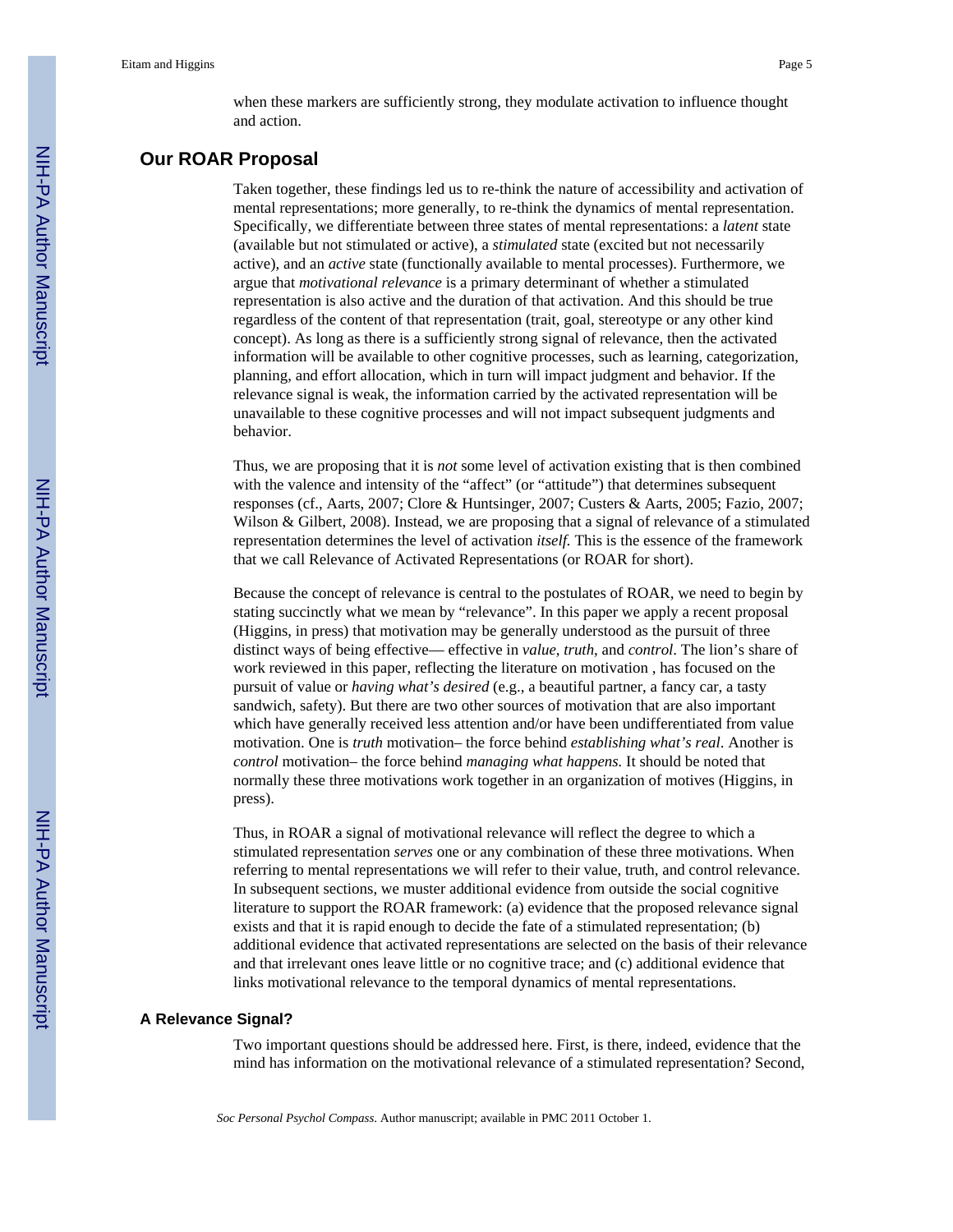is such information available within a time scale that enables the mind to gate and maintain activation of a rapidly decaying representation?

Evidence from behavioral and physiological measures has converged to suggest that the answer to the first question is "Yes". When representing external stimulation, the mind also represents the motivational relevance of that stimulation (alternatively named 'biological significance,' 'affective significance,' or 'affective meaning'). Apparently, it also does so very rapidly, suggesting that the answer to the second question is also "Yes".

Estimates of the speed of computing the relevance of a stimulus vary and depend on the complexity of the relevance information involved (e.g., 'value,' 'relevance,' 'arousal,' 'valance,' or 'feeling'; Cunnigham & Zelazo, 2007). Junghofer and colleagues (2001) demonstrated that unique brain activity for valenced pictures (compared with neutral ones) can be identified as rapidly as 150 milliseconds after stimulus onset (see also Murphy & Zajonc, 1993). This time scale is to be compared with estimates of the time course of (gross) visual identification that range from 50 – 200 milliseconds (e.g., Schendan, Ganis, and Kutas, 1998). Moreover, this finding suggests that it is the representation's value relevance that is rapidly available to the mind, rather than whether it is positive or is negative, as both negative and positive stimuli produce a similar signal.

Additional support for the existence of a value relevance signal that is not just hedonic valence comes from an fMRI study by Cuningham and colleagues (2004). They found that, while both negatively and positively valenced stimuli activate the amygdala, the activation followed the predicted motivational relevance of those stimuli— in this case their chronic regulatory focus (Higgins, 1997). The amygdala of prevention-focused participants who are concerned with losses and non-losses responded more to the negatively-valenced stimuli that are especially relevant to them, whereas but the amygdala of promotion-focused participants who are concerned with gains and non-gains responded more to the positively-valanced stimuli that are especially relevant to them.

There is abundant evidence in rodents for a rapid value relevance signal that immediately follows the presentation of a stimulus (for reviews see Berridge & Robinson, 1998; 2003). Interestingly, this same rapid signal (i.e., striatal dopaminergic activity) is argued by others to reflect a learning or expectancy signal as well (Schultz, Dayan, and Montague, 1997), which we would call a signal of *truth* relevance. Still others argue that this signal reflects an unexpected "having an effect" signal, which in our terms, is an example of a *control* relevance signal (Redgrave, Gurney, and Reynolds, 2008).

Although different views do exist on the nature and sequence of evaluative information that follows the activation of a representation, many researchers agree that these may signal its motivational relevance (e.g., Cunnigham & Zelazo, 2007; Fazio, 2001; Ferguson & Bargh, 2002; 2007; Lazarus & Smith, 1988; Robinson, 1998). Considering the rapidness of these signals, it seems safe to conclude that the information regarding the motivational relevance of a representation is available within a time scale that enables the mind to respond quickly to events based on these signals. For ROAR, it is fast enough to pass or not pass stimulated information to other mental processes on the basis of its relevance.

As a final note, although most current evidence for signals of relevance concerns value relevance, we believe that there are likely to be other, relatively unexplored, types of relevance signals. For example, there could be a control relevance signal that is the product of mental simulation that compares one action's efficiency to the efficiency of alternative actions, or a truth relevance signal that is the product of a comparison between the certainty of one problem solution to the certainty of alternative solutions. Let us now consider the evidence that value, control, and truth relevance select among stimulated representations.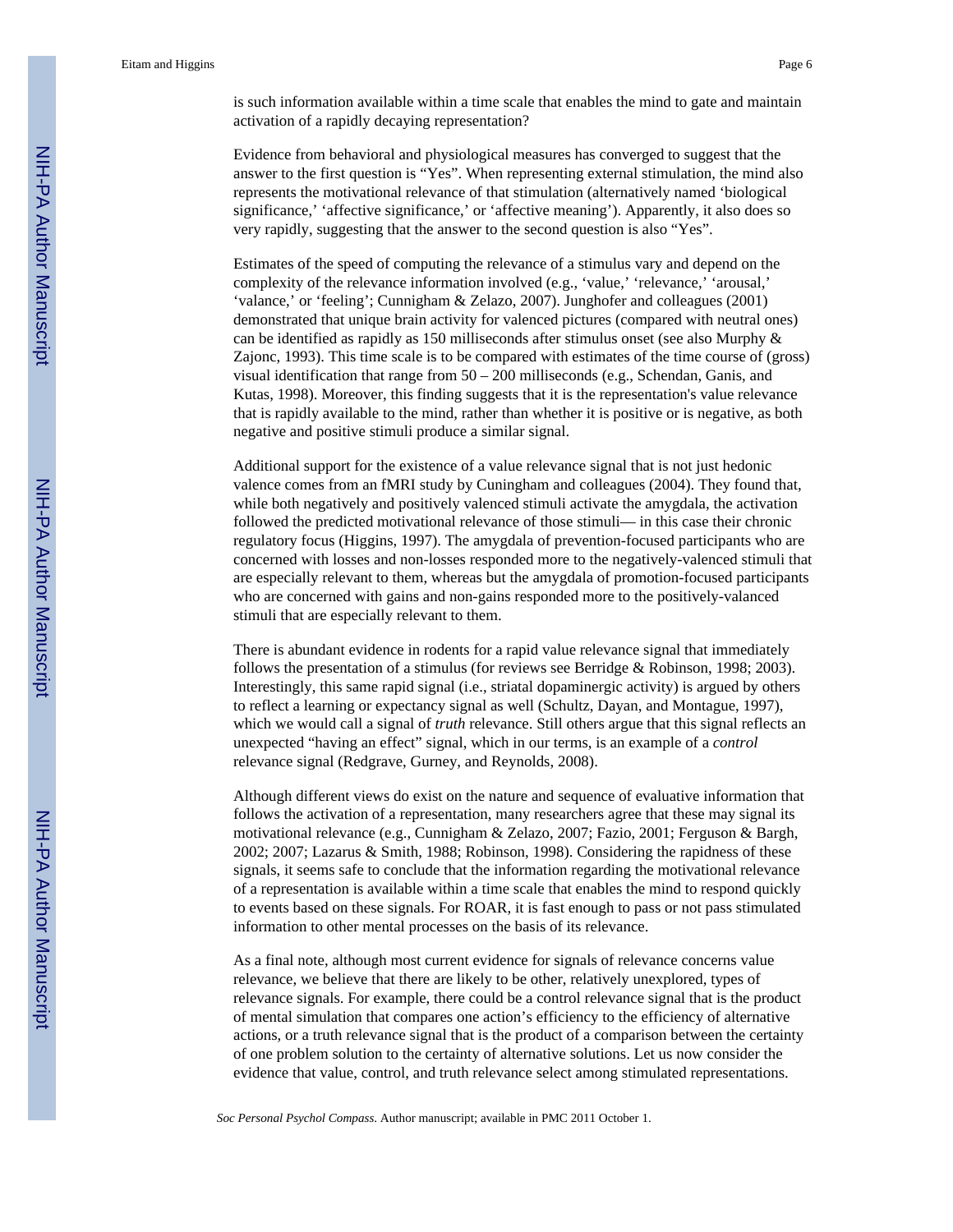#### **Motivational Relevance Selects Between Stimulated Representations**

**Value relevance—**Although other models have emphasized the role of positive value relevance (cf. Aarts, 2007), ROAR predicts that high negative value relevance, such as threat, should also produce strong activation. For example, Reinecke, Rinck, and Becker (2006) demonstrated that for spider-phobic people, a picture of a spider presented among an array of other objects was recalled better and for a longer duration than any other object (see below for further elaboration). Apparently, for spider-phobic people, the threatening object did leave an enduring trace in the cognitive system and was spared from "amnesia".

According to ROAR, spiders are highly value relevant (negatively) for spider phobic people. But while studies focusing on anxiety or fear-provoking stimuli lend some support to this proposal, we recognize that the relations among signals of threat, accessibility, and actual behavior may be more complex than those involving positivity, as Freud (1915) suggested in his notion of repression. For example, when studies with lexical decision and "Stroop-like" tasks use words related to threats, such as social stimuli for people with social anxiety (Mathews & MacLeod, 1994), responses are slower rather than faster (e.g., Algom, Zakay, Monar, & Chajut, 2008; Estes and Adelman, 2008; see Williams, Mathews, & MacLeod, 1996, for a review). What might be happening here?

While ROAR would predict, at least in a lexical decision task that measures activation, a faster response for threat-related words due to their greater value relevance, we speculate that the expected activation effect could be masked by additional factors occurring at the same time that slow down responses under certain conditions. One such factor could be the generation of a "freezing response" in the face of threatening stimuli (Algom, Chajut, & Lev, 2004). Storbeck and Clore (2008) suggest yet another possibility, that negative mood itself may reduce response speed. From this perspective, a representation with negative value relevance may become more active only to arouse negative *affect* in individuals that slows down their response to *that* stimulus. This conclusion receives support from studies using the 'dot probe' paradigm (MacLeod, Mathews, and Tata. 1986). In this paradigm, participants respond to motivationally irrelevant targets that appear immediately after a threatening stimulus (with high negative value relevance and high negative valance) or a motivationally irrelevant one. Under these conditions, when the target *itself* is not negatively valanced (thus not producing the downstream effects that may slow down RT's), response times are faster following the motivationally relevant threatening stimulus.

Considering the contribution of both positive *and* negative value to relevance, also suggests a possible difference between ROAR and Fazio's influential MODE model (Fazio, 1990). According to the MODE model (Fazio, 2007), if the object (i.e., the mental representation) includes different attributes, the more attitude-evoking possibility—either strong positive good evaluation or strong negative bad evaluation— is at an advantage. ROAR's prediction is different. Because both high negative and high positive value relevance contribute to the overall relevance of a representation, their product is what determines activation. Thus, activation for strong ambivalence should be higher than when only high negative or high positive value exists.

**Control relevance—**Outside of social-cognition, strong evidence for the role of motivational relevance in selection comes from demonstrations of "cognitive blindness" for presented (but task irrelevant) information, even when it is presented for lengthy durations (see Most et al., 2005). These phenomena all involve an alteration to a visual scene that occurs in front of perceivers' eyes without them noticing it because it is not relevant to what they are trying to manage to do (control), such as a change in color of a speaker's shirt, the disappearance of a jug of water, or a person in a gorilla costume crossing their visual field (Rensink, O'Regan, & Clark, 1997; Phillips, 1974; Simons & Chabris, 1999; Simons &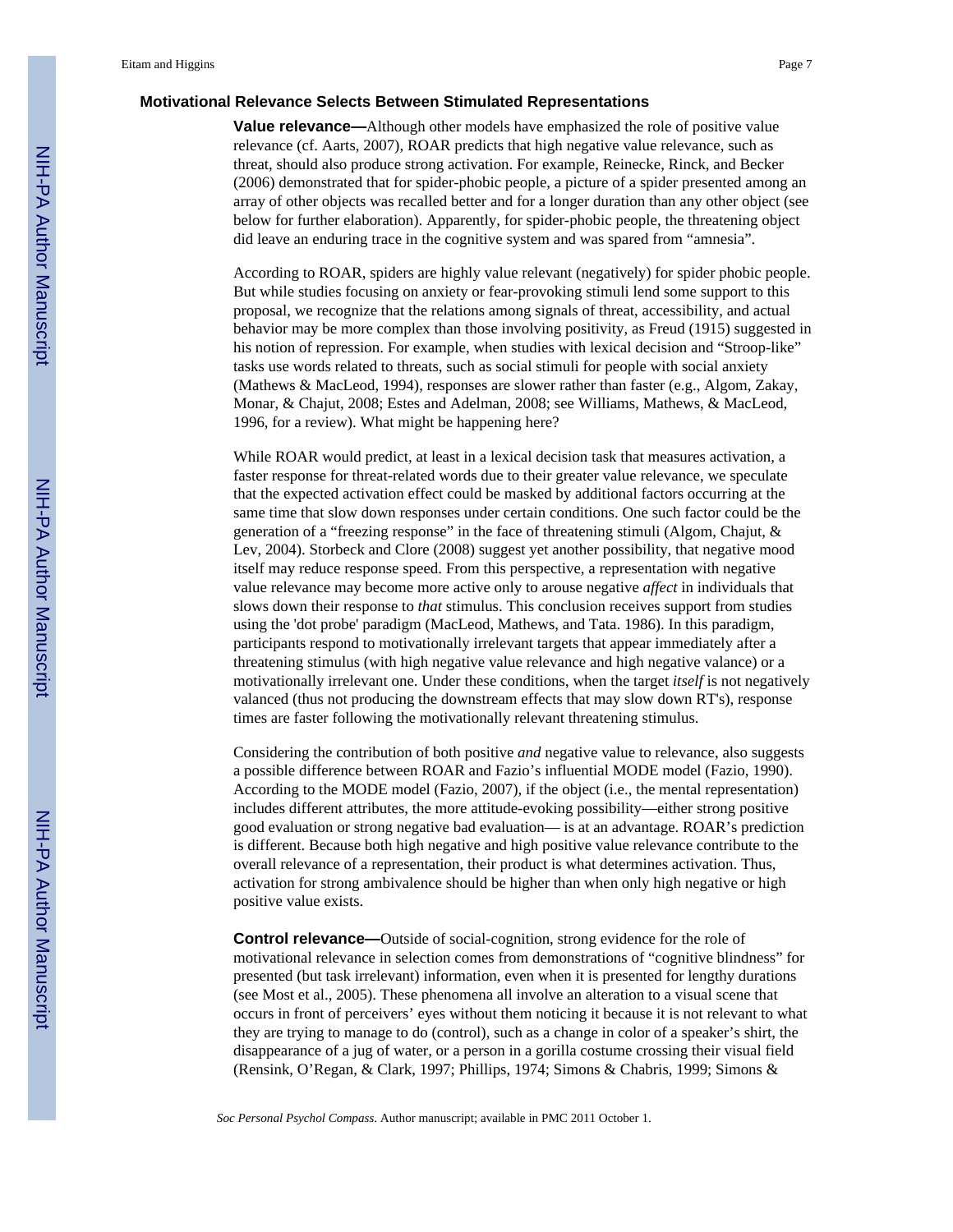Eitam and Higgins Page 8

Levin, 1997). Connecting such failures to notice to Sperling's (1960) demonstrations of iconic memory, Wolfe (1999) posited the "inattentional amnesia" hypothesis arguing that unattended stimuli (analogous to Sperling's task irrelevant stimuli) rapidly decay without leaving a trace in the cognitive system (i.e., do not influence cognition or behavior). In a more recent series of studies, Wolfe, Reinecke, and Brawn (2006) supplied additional evidence for the rapid decay of visual short-term memory by demonstrating that people were unable to report, seconds after its disappearance, the color, orientation, or identity of a specific stimulus within a larger array. This held even if the full array was viewed by participants many seconds beforehand. (As reviewed above, and in contrast to these results, fear-inducing stimuli were spared from this "amnesia").

A number of findings suggest that no traces of task irrelevant stimuli are detected even if more 'implicit' measures are used. Consider, for example, recent studies using a Stroop-like task (where participants are required to name the color of a focal object), a task that captures processes that are not contingent on awareness or active rehearsal. Using this task, Gronau, Cohen, and Ben-Shakhar (2003; 2009) found that the representations of irrelevant stimuli (the participant's name) were activated only if they appeared in a relevant location, whereas representations of task relevant stimuli (color names) were activated (produced the classic Stroop response) even when they appeared in an irrelevant screen location. These findings demonstrate that task irrelevant representations, if they are not assigned relevance due to appearance in a relevant location, are not activated and are functionally unavailable to mental processes.

In another demonstration of the role of control (or task) relevance in unintentional or "automatic" processes, Eitam and colleagues (2009) found that unintentional learning of relations between stimuli ("implicit learning") depended on the relevance of those stimuli, even though all of the stimuli were presented for a full seven seconds (see also, Jimenez & Mendez, 1999; Turk-Browne, Jungé, Scholl, 2005). These results support the ROAR framework. Irrelevant stimuli may be stimulated but are not activated, and thus they would be functionally unavailable to the processes that compute environmental regularities.

**Truth relevance—**Although less common than research on value or control relevance, there is also some research evidence for truth relevance selecting between stimulated representations. It is an established finding in psycholinguistics, for example, that a representation of an expected word, which is high in truth relevance, will be activated (Hasson and Giora, 2007). Conversely, MacDonald and Just (1989) showed that activation of a negated word (low truth relevance) is lower than when it is affirmed. By examining whether the same term in a sentence does versus does not refer to something that actually exists, Kaup (2001) supplied compelling evidence for the relation between truth relevance and activation. For example, in the sentence *Mary threw out the bread but not the cookies* (destroyed bread), the stimulated representation of "bread" was *less* activated than in the sentence *Mary makes bread but not cookies* (created bread). According to ROAR, the (destroyed) *bread* referent in the first sentence would be established as less real, less true, than the (created) *bread* in the second sentence, which should weaken its activation. This is what was found.

# **Variation in Continuous Accessibility as a Function of Continuing Relevance**

When reviewing studies on the dynamics of mental representations, we mentioned a number of studies that focused on factors that influence the maintenance of a representation's accessibility. For example, we described the effect that goal completion has on accessibility. The accessibility of value-relevant concepts steadily increases while the task remains noncompleted, but once the outcome (value) is obtained, the accessibility decreases sharply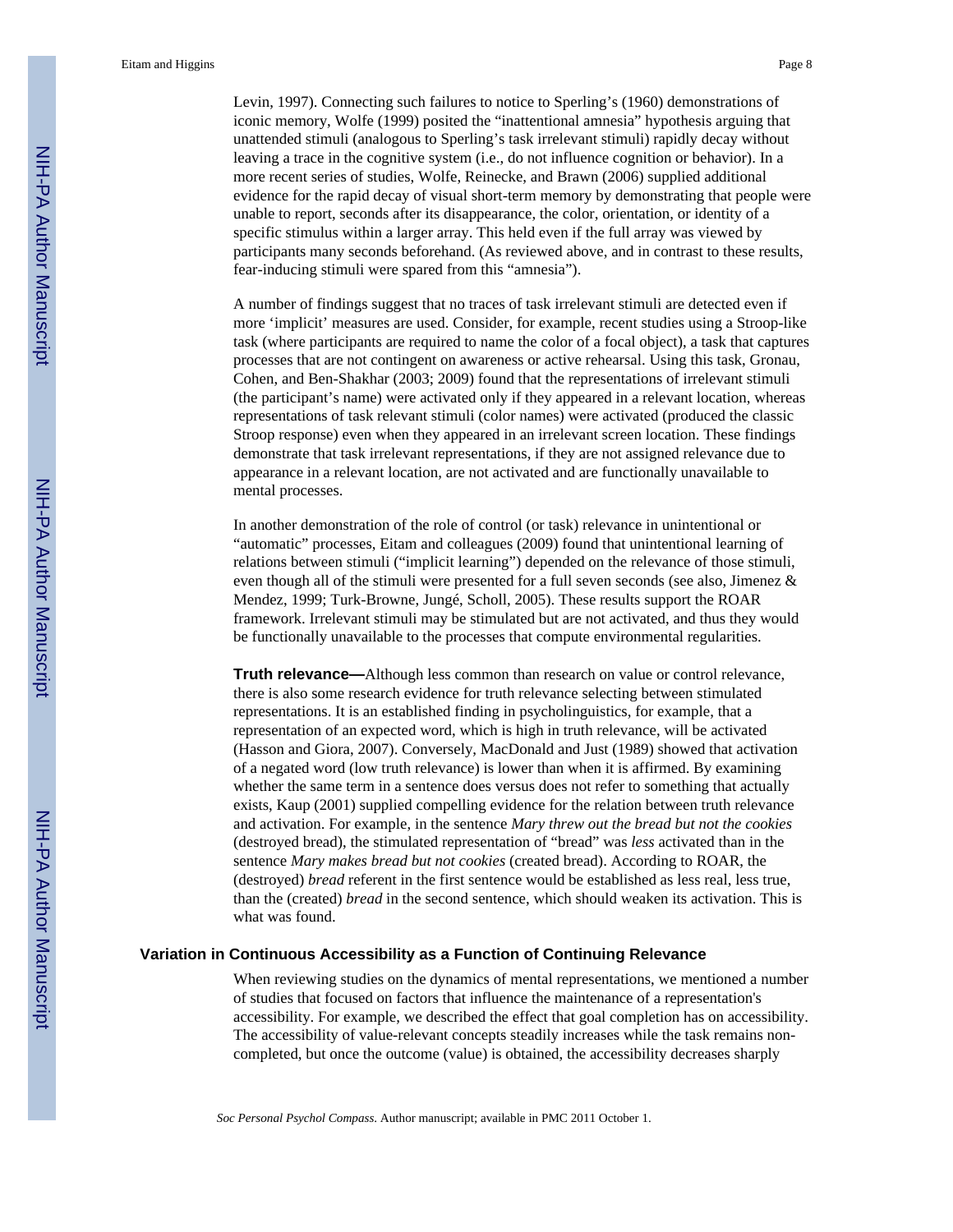(e.g., Förster et al., 2005; Goschke & Kuhl, 1993). Förster et al. (2005) also found that the accessibility of the value relevant concept was affected by two other factors—the monetary value associated with that target, and, interestingly, the likelihood that the concept-related target would be encountered. While the first clearly maps onto value relevance, the expectancy that an event will occur is a second *truth* source of relevance, which is reminiscent of the expectancy effects described in the psycholinguistic literature.

There is also evidence that the rate of decay of goal-relevant representations' activation following goal completion varies as a function of individual differences in motivational orientation. The more that individuals have promotion-focused concerns with accomplishment and gains, the more quickly the goal representation declines in activation following goal completion (Hedberg, 2007), presumably because for promotion-focused individuals the value relevance of the obtained goal rapidly declines. In contrast, the more that individuals have prevention-focused concerns with maintenance and non-losses, the more slowly the obtained goal representation declines in activation (Hedberg, 2007), presumably because for prevention-focused individuals who want to maintain a satisfactory status quo, the value relevance of the obtained goal is sustained.

# **Putting the Framework to Work: Does It ROAR?**

After reviewing evidence supporting the postulates of the ROAR framework, we now consider how ROAR can be applied to shed light on a number of phenomena and concepts in psychology. We begin with the concepts of transient and chronic accessibility.

#### **Re-thinking Transient Versus Chronic Accessibility**

In many of the studies reviewed above, the underlying assumption has been that it is the activation of the relevant representation itself, i.e., the accessibility of a concept, that is maintained over time. Applying our ROAR framework, we propose an alternative way to understand such effects over time. If one considers both the manner in which activation is measured (through response times for categorizing stimuli), and ROAR's postulate that as long as the relevance signal emitted by the representation is high then it will be gated through, then a representation itself need not be actively maintained for it to influence thought and action over time. When a stimulus is encountered, if the relevance of its related concept is still high, the concept will be activated and influence thought and action. For example, if a stimulus related to a representation is repeatedly presented and the relevance of that representation has not declined— or has even increased in relevance from repetition increasing truth relevance—it will produce the appearance of having been continuously actively maintained, i.e., chronic accessibility, because it will continue to influence the judgment or behavior measure.

As reviewed above, in the early work on representation dynamics, recent and frequent stimulation were thought to affect the accessibility over time of the representation itself, typically conceptualized in terms of height and persistence of excitation level. But recent and frequent stimulation also relate to the motivational relevance of a representation, such as its truth relevance, and thus would influence the actual (rather than potential) activation of a representation following stimulation. Both repeated and recent priming should lead to an update in the *expectancy* of "meeting" that stimulus again, with repeated priming establishing a more lingering reality. Because high expectancy has high truth relevance (see Higgins, in press), the stimulus-related representation would have high truth relevance and thus would have more impact on thought and action.

Using our new ROAR-based terminology, we would say that a frequently primed stimulus is *chronically relevant* while a recently primed stimulus is *transiently relevant* when the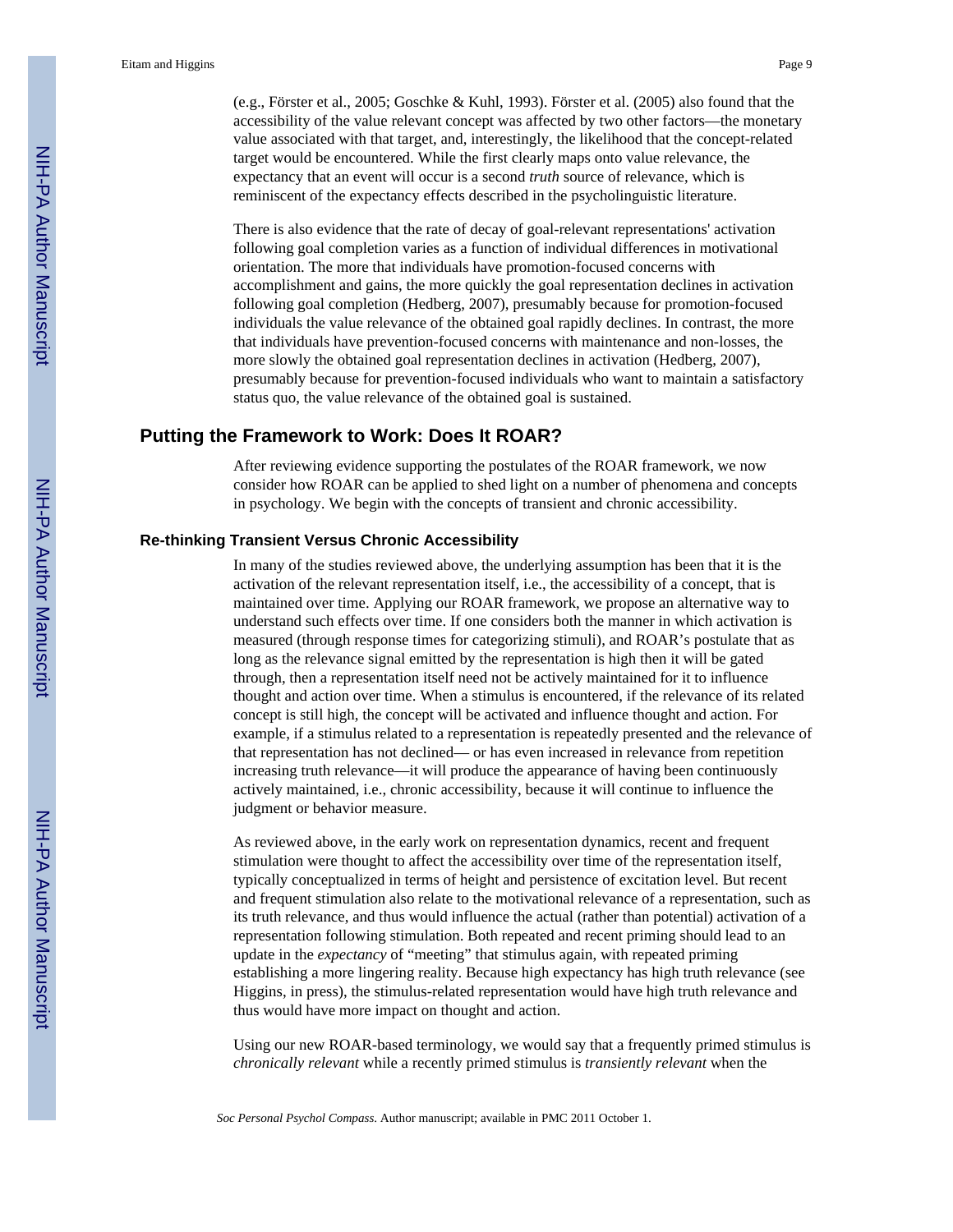representation is actually stimulated. This leads us to suggest another differentiation between *situationally-specific* (transient) and *cross-situational* (chronic) *relevance* (cf., Higgins & King, 1981). As reviewed earlier, a number of sources may combine to contribute to a representation's relevance. For example, the mechanism underlying phobias or anxiety may be recast as *cross-situational* or chronic relevance of the feared stimuli which thus would be cross-situationally active (when encountered), giving the appearance of chronic accessibility. A similar case can be made for representations that emit a strong crosssituational positive value relevance signal, such as for people who are addicted to drug or alcohol for whom the drug-related paraphernalia emit a strong reward signal (Robinson & Berridge, 1993, 2000). ROAR explains why such a signal would make it very difficult for addicts to put addiction-related representations "out of their mind" given that their high cross-situational positive value relevance insures that any drug-related stimulus representation would be highly active.

#### **Why Are Primed Representations Enacted?**

The many behavioral outcomes of priming studies have sparked debates about "what has been activated" (Bargh, 2006). For example, how can one determine whether it was a representation of a goal or a representation of a behavior that was primed (for a review see Förster & Liberman, 2007)? From the perspective of ROAR, any representation can be "motivated," in the sense of having motivational relevance. Representations of knowledge, goals, or actions differ in their current relevance for the organism, and as a result they will differ in the degree and "longevity" of their effect on thought and behavior.

ROAR embodies a functional reason for why *activated* representations are, by default, handed on to other cognitive systems, thereby increasing the probability that they will affect behavior and thought. The mind's decision to operate on the basis of activated (i.e. relevant) representations is based on the fact that, according to ROAR, these representations constitute, from past experience, what is thought to produce desired results or (if not handled) undesired results (value relevance), to have helped manage to make things happen (control relevance), and to establish what's real (truth relevance). Indeed, one wonders how people are able *not* to endorse them. In this regard, we are reminded of Donald Hebb's notion of "*self-motivating brain cells" (1955, P. 246)*: "…any organized process in the brain is a motivated process, inevitably, inescapably; that the human brain is built to be active, and that as long as it is supplied with adequate nutrition will continue to be active. Brain activity is what determines behavior, and so the only behavioral problem becomes that of accounting for *in*activity. [italics in the original]" More generally, this raises the intriguing issue of mental control, which we turn to next.

#### **Rethinking Automaticity: Activation From 'Unintentional Relevance'**

The concept of automaticity is used extensively in psychology (Kihlstrom, 2008; Moors & de Houwer, 2006). Although the concept of 'automatic' in social cognition refers to a combination of features (*lack of awareness, efficiency, unintentionality,* and *uncontrollability*; see Bargh, 1994), it is the feature of unintentionality that has been emphasized in the last decade of research in social cognition. These include racially biased responses (e.g., Devine, 1989), goal pursuits (e.g., Bargh et al., 2001), and political action (e.g., Hassin, Ferguson, Shidlovski, & Gross, 2008). Many of these demonstrations involved priming of a concept. The assumption was that if people were unaware of the source of their behavior (the prime), then that behavior was unintended (but see Moskowitz & Ignarri, 2009).

Within the ROAR framework, a signal of relevance requires neither conscious intention nor deliberation but is the product of computations of which we are unaware. As such, it is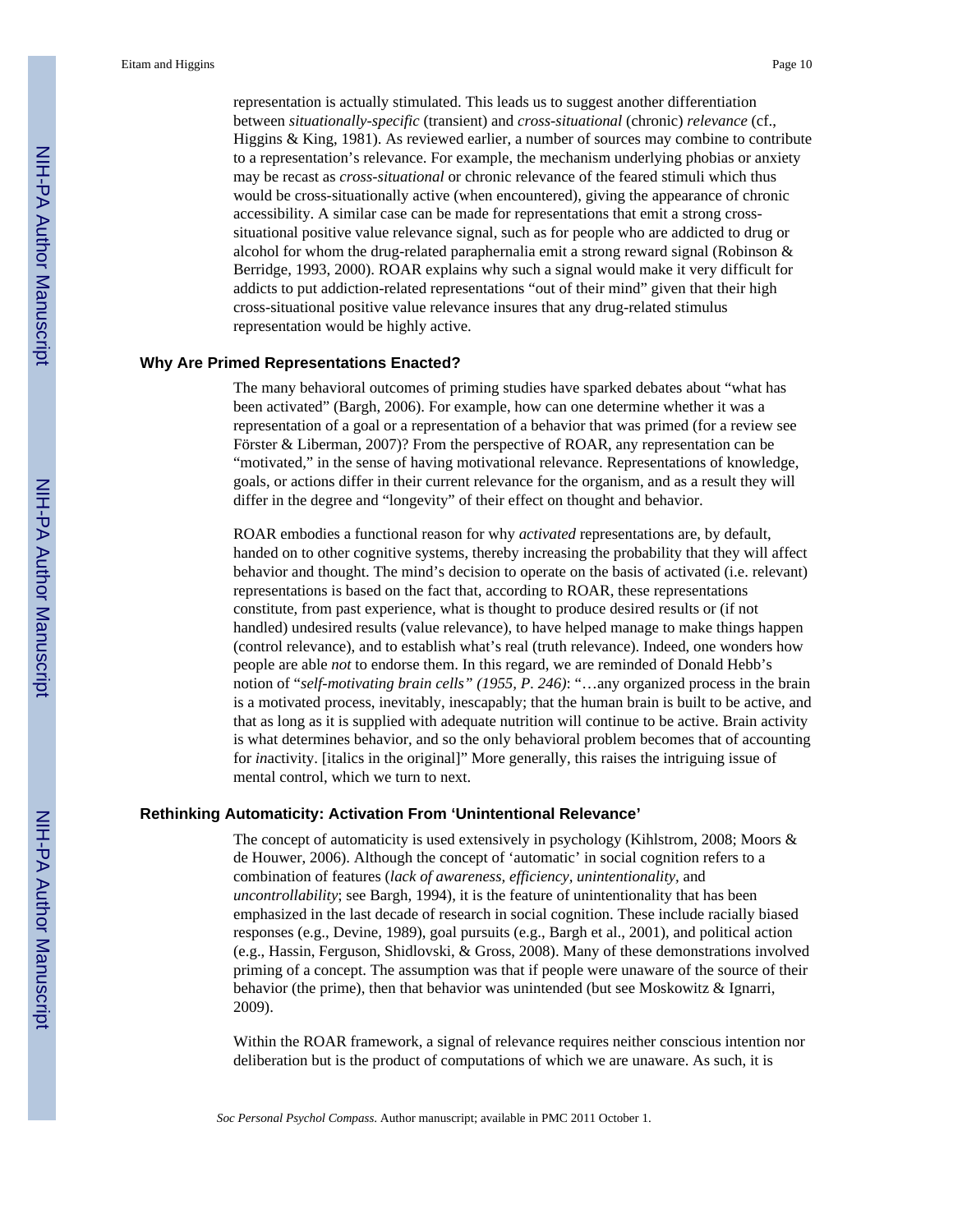possible for ROAR to suggest a different process underlying so-called unintentional behavior and cognition. Unintentional thought and action may be the product of *activation from unintentional relevance*. Add to this the finding that activated representations tend to be carried out ("doing" and/or "knowing"), and you have the product of 'automatic' and 'unintended' behavior and thought.

According to ROAR, activation is the product of the organism's internal signal of relevance based on the organism's past history and its current situation. Such a process definition of 'unintentional' processes also marks the limits on whether primes, or more generally external stimulation, will affect behavior. Specifically, it is limited to stimulation that activates representations that have a signal of relevance. If the stimulated concepts of 'polite', 'aggressive', or 'achievement' do not emit a sufficiently strong signal of relevance, then they will not have an observable effect on the person's subsequent responses. This is why subliminal priming is not as powerful an influence tool as people sometimes fear it is (see, for example, Moskowitz & Ignarri, 2009; Strahan et al., 2002).

From the ROAR perspective, the representation is activated and influences subsequent responses *because it is motivationally relevant*. Thus, the common argument that unintended actions following some subliminal priming manipulation demonstrate how people are "out of control"—doing things despite what they *want*—is overstated. Rather, what plays out in people's responses occurs because the response-related representations are relevant to those people, regardless of whether they are aware of this relevance at the moment. This conceptualization of unintentional action seems to fit well with John Bargh's (1989) notion of 'conditional automaticity' – automaticity that is dependent on the occurrence of some specific set of conditions. ROAR is a significant step in specifying the processes determining what these conditions are, and it emphasizes the motivational nature of these conditions (i.e., value, truth, and control relevance).

#### **Re-thinking Selective Attention**

The idea that relevance determines activation may explain some of the phenomena that are argued to be a product of selective attention. First, according to ROAR, selective attention is not selection "out there" (i.e., "return to the world and collect more data") but rather it operates on the representation themselves through the signal of relevance. Second, ROAR's notion of selection is an activation-based process that is influenced by signals of relevance, which is consistent with the "unattended amnesia" notion of selective attention (Wolfe, 1999; Wolfe et al., 2006). By this notion, 'unattended stimuli' leave a brief trace but do not come in contact with most cognitive processes. According to ROAR, such fleeting images are the result of low relevance representations, whereas the activation of relevant representations is maintained, enabling them to affect upstream mental processes, such as learning and memory. ROAR extends and develops earlier ideas relating selection and accessibility (Bruner, 1957a; Higgins, 1996) by offering a mechanism: activation is the manifestation of selection, which is driven by the intensity of a relevance signal.

# **Concluding Comments**

Perhaps the loudest roar of ROAR is that the representation's impact on judgment and behavior over time does not derive from the maintenance of the representation's accessibility per se. Instead, the effect on behavior derives from the continuing relevance of the representation. The former notion has typically been understood in terms of priming producing accessibility that then decays at a certain rate as a function of factors like frequency of priming. In contrast, ROAR suggests that changing the motivational relevance of a representation— its value, truth, or control relevance—would alter the likelihood that stimulation of the representation would produce activation with judgmental and behavioral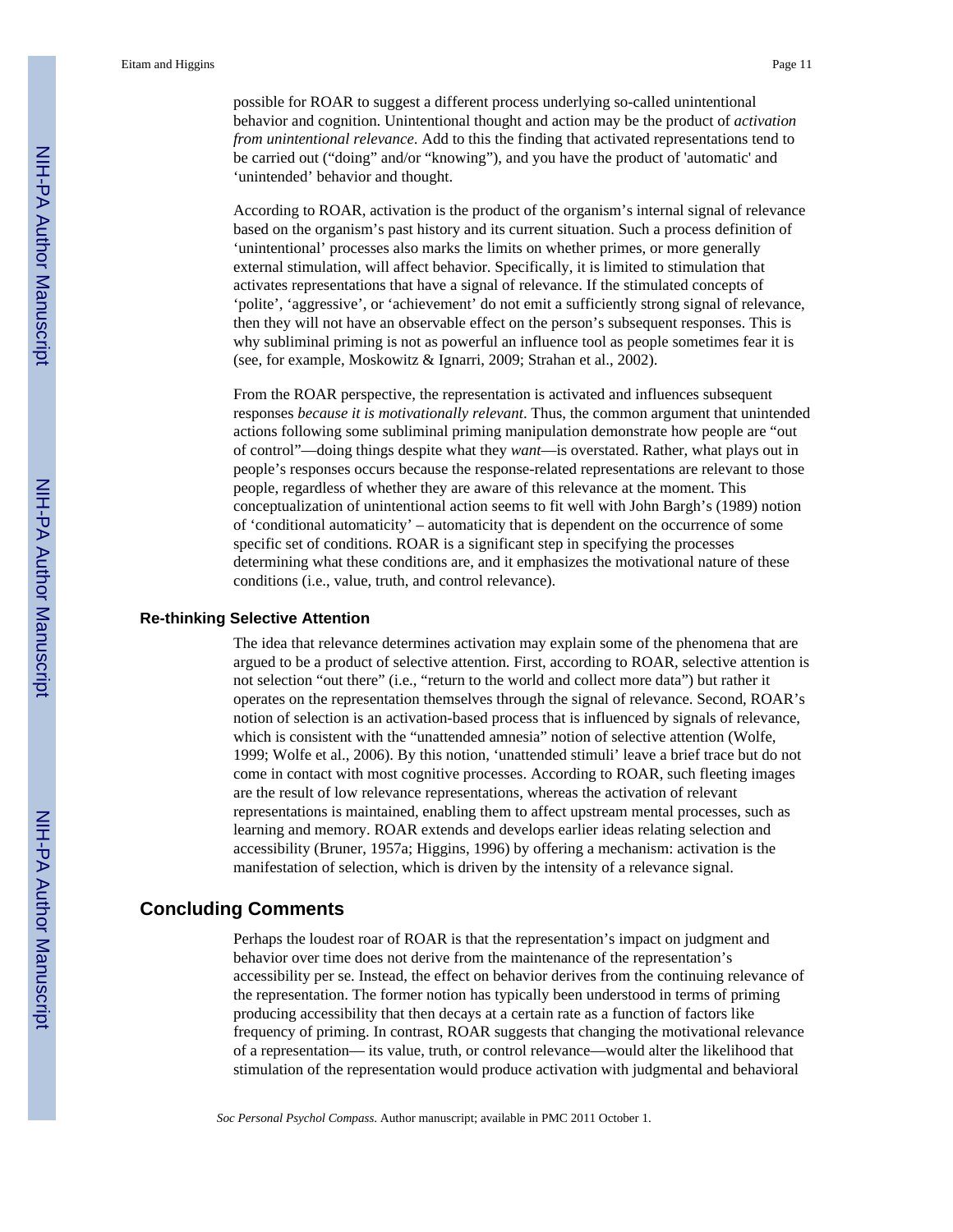effects, independent of frequent or recent priming per se. For example, variations in current hunger states would produce variations in the activation of food-related representations independent of the frequency or recency of food-related primes. This suggests entirely new ways of changing "accessibility" by intervening in value, truth, and control relevance rather than frequent or recent priming—new ways that could be directed to everyday issues of too much "accessibility" (e.g., drug cravings) or too little (e.g., absentmindedness).

A second loud roar is the introduction of two additional sources of relevance beyond value relevance— truth relevance and control relevance. Consider, for example, Wegner and Erber's (1992) "hyperaccessibility" of suppressed thoughts and more generally, "ironic" effects of mental control (Wegner, 1994). They found that when people are instructed to mentally control the activation of some thoughts, these thoughts become *more* rather than less "accessible". From a ROAR perspective, what is "ironic" about this phenomenon is that the task *itself* is to manage the activation of a representation, which thus assigns *control relevance* to that representation, thereby making it *more* likely to be active in mind. And earlier we described Kaup's (2001) finding that the "accessibility" of a recently primed representation (*bread*) depended on whether its truth relevance was high (the created bread was real) or low (the destroyed bread was not real). This suggests that the "accessibility" of an object could vary by changing its perceived reality independent of changing anything about its value. By adding motivation to mental "accessibility" in this way, ROAR suggests new avenues for future research.

# **Acknowledgments**

While writing this paper the authors were supported by Grant 39429 from the National Institute of Mental Health to E. Tory Higgins and by a David C. McClelland Post-Doctoral fellowship and a University of Chicago Arete Initiative Grant to Baruch Eitam. The authors would like to thank Yoav Bar-Anan, John Bargh, Ruud Custers, Tal Eyal, Russ Fazio, Melissa Ferguson, Ran Hassin, Ido Liviatan, Maxim Milavski, Steen Sehnert, and Eliot Smith for their very helpful comments on an earlier version of this paper.

# **References**

- Aarts H. On the emergence of human goal pursuit: The nonconscious regulation and motivation of goals. Social Psychology and Personality Compass. 2007:183–201.
- Aarts H, Custers R, Holland RW. The nonconscious cessation of goal pursuit: When goals and negative affect are coactivated. Journal of Personality and Social Psychology. 2007; 92:165–178. [PubMed: 17279843]
- Aarts H, Custers R, Marien H. Priming and authorship ascription: When nonconscious goals turn into conscious experiences of self-agency. Journal of Personality and Social Psychology. 2009; 96:967– 979. [PubMed: 19379030]
- Aarts H, Gollwitzer PM, Hassin RR. Goal contagion: Perceiving is for pursuing. Journal of Personality and Social Psychology. 2004; 87:23–37. [PubMed: 15250790]
- Algom D, Chajut E, Lev S. A rational look at the emotional Stroop phenomenon: A generic slowdown, not a Stroop effect. Journal of Experimental Psychology: General. 2004; 133:323–338. [PubMed: 15355142]
- Algom D, Zakay D, Monar O, Chajut E. Wheel chairs and arm chairs: A novel experimental design for the emotional Stroop effect. Cognition & Emotion. 2009; 23:1552–1564.
- Baddeley, AD. The psychology of memory. New York: Basic Books; 1976.
- Balcetis E, Dunning D. See what you want to see: Motivational influences on visual perception. Journal of Personality and Social Psychology. 2006; 91:612–625. [PubMed: 17014288]
- Bargh, JA. Conditional automaticity: Varieties of automatic influence on social perception and cognition. In: Uleman, J.; Bargh, J., editors. Unintended Thought. New York: Guilford; 1989.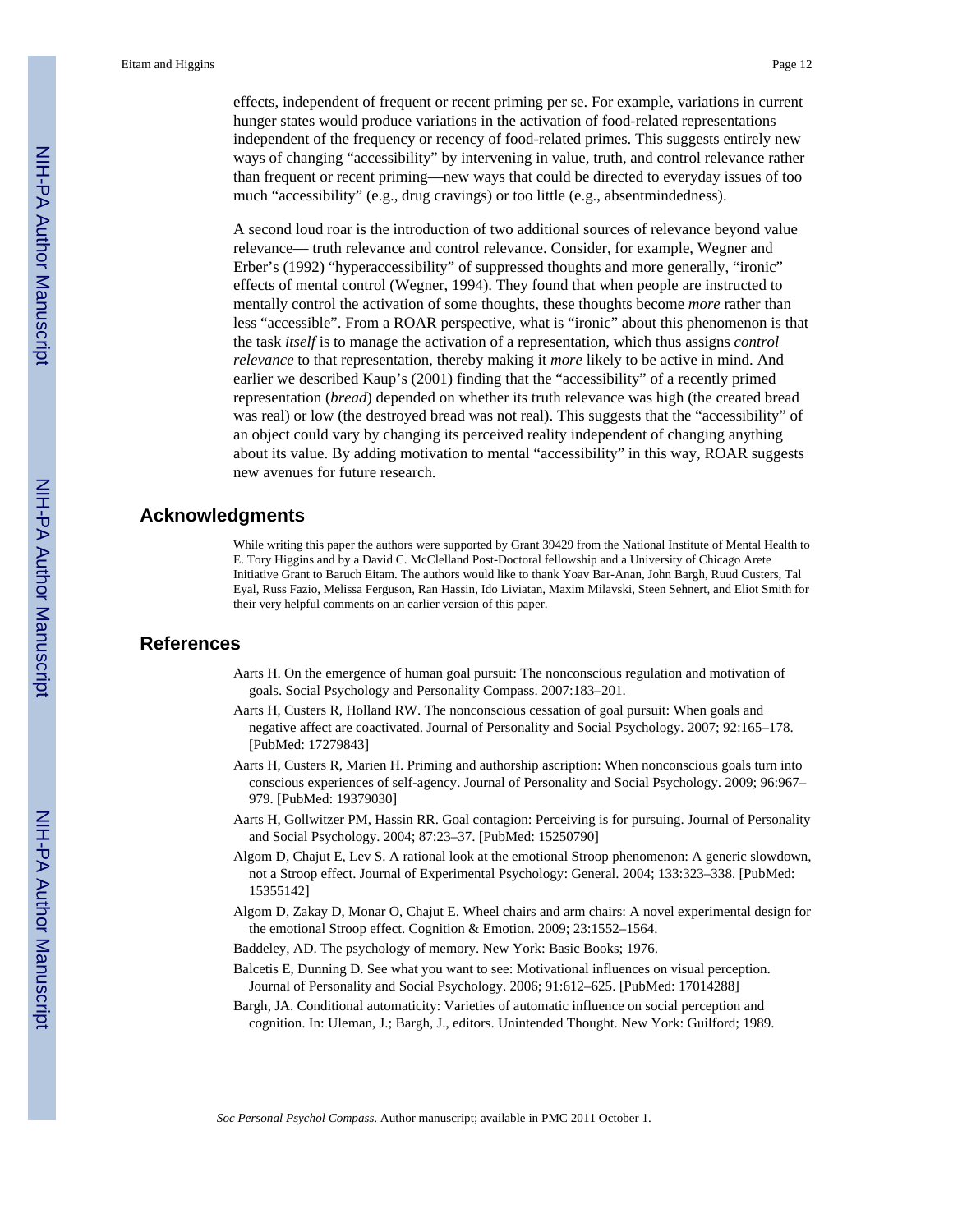- Bargh, JA. The four horsemen of automaticity: Awareness, intention, efficiency, and control in social cognition. In: Wyer, RS., Jr; Srull, TK., editors. Handbook of social cognition. 2. Hillsdale, NJ: Lawrence Erlbaum Associates, Inc; 1994. p. 1-40.
- Bargh JA. What have we been priming all these years? On the development, mechanisms, and ecology of nonconscious social behavior. European Journal of Social Psychology. 2006; 36:147–168. [PubMed: 19844598]
- Bargh, JA.; Chartrand, TL. The mind in the middle: A practical guide to priming and automaticity research. In: Reis, HT.; Judd, CM., editors. Handbook of research methods in social and personality psychology. New York: Cambridge University Press; 2000. p. 253-285.
- Bargh JA, Gollwitzer PM, Lee-Chai A, Barndollar K, Troetschel R. The automated will: Nonconscious activation and pursuit of behavioral goals. Journal of Personality and Social Psychology. 2001; 81:1014–1027. [PubMed: 11761304]
- Bargh JA, Green M, Fitzsimons G. The selfish goal: Unintended consequences of intended goal pursuits. Social Cognition. 2008; 26:520–540.
- Berridge KC, Robinson TE. What is the role of dopamine in reward: Hedonics, learning, or incentive salience? Brain Research Reviews. 1998; 28:308–367.
- Berridge KC, Robinson TE. Parsing reward. Trends in Neurosciences. 2003; 26:507–513. [PubMed: 12948663]
- Berry LM, Andrade J, May J. Hunger-related intrusive thoughts reflect increased accessibility of food items. Cognition and Emotion. 2007; 21:865–878.
- Bruner JS. On perceptual readiness. Psychological Review. 1957a; 64:123–152. [PubMed: 13420288]
- Bruner, JS. Going beyond the information given. In: Bruner, JS.; Brunswik, E.; Festinger, L.; Heider, F.; Muenzinger, KF.; Osgood, CE.; Rapaport, D., editors. Contemporary approaches to cognition. Cambridge, MA: Harvard University Press; 1957b. p. 41-69.
- Bruner JS, Goodman CC. Value and need as organizing factors in perception. Journal of Abnormal and Social Psychology. 1947; 42:33–44.
- Bruner JS, Postman L. Symbolic value as an organizing factor in perception. Journal of Social Psychology. 1948; 27:203–208. [PubMed: 18874621]
- Clore GL, Huntsinger JR. How emotions inform judgment and regulate thought. Trends in Cognitive Science. 2007; 11:393–399.
- Cunningham WA, Zelazo PD. Attitudes and evaluations: a social cognitive neuroscience perspective. Trends in Cognitive Sciences. 2007; 11:97–104. [PubMed: 17276131]
- Custers R, Aarts H. Positive affect as implicit motivator: On the nonconscious operation of behavioral goals. Journal of Personality and Social Psychology. 2005; 89:129–142. [PubMed: 16162049]
- Custers R, Aarts H. In search of the nonconscious sources of goal pursuit: Accessibility and positive affective valence of the goal state. Journal of Experimental Social Psychology. 2007; 43:312–318.
- DeCoster J, Claypool HM. A meta-analysis of priming effects on impression formation supporting a general model of informational biases. Personality and Social Psychology Review. 2004; 8:2–27. [PubMed: 15121538]
- Eitam B, Hassin RR, Schul Y. Goal-relevance and artificial grammar learning. Quarterly Journal of Experimental Psychology. 2009; 62:228–238.
- Fazio, RH. Multiple processes by which attitudes guide behavior: The mode model as an integrative framework. In: Zanna, MP., editor. Advances in Experimental Social Psychology. Vol. 23. New York: Academic Press; 1990. p. 75-109.
- Fazio RH. On the automatic activation of associated evaluations: An overview. Cognition and Emotion. 2001; 15:115–141.
- Fazio RH. Attitudes as object-evaluation associations of varying strength. Social Cognition. 2007; 25:603–637. [PubMed: 19424447]
- Ferguson MJ. On the automatic evaluation of end-states. Journal of Personality and Social Psychology. 2007; 92:596–611. [PubMed: 17469947]
- Ferguson MJ. On becoming ready to pursue a goal you don't know you have: Effects of nonconscious goals on evaluative readiness. Journal of Personality and Social Psychology. 2008; 95:1268–1264. [PubMed: 19025283]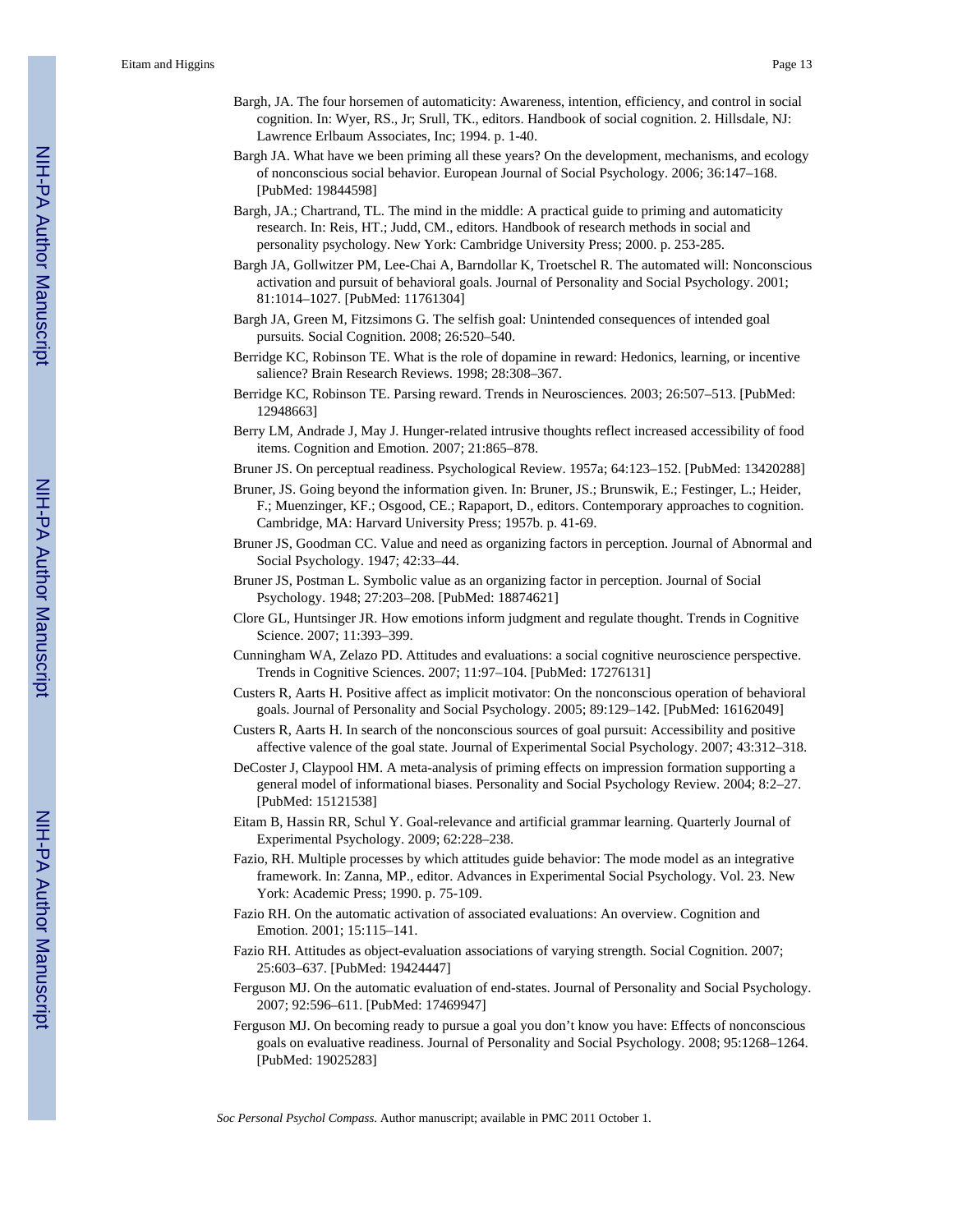- Ferguson, MJ.; Bargh, JA. Sensitivity and flexibility: Exploring the knowledge function of automatic attitudes. In: Barrett, LF.; Salovey, P., editors. The wisdom in feeling: Psychological processes in emotional intelligence. Emotions and social behavior. New York, NY: Guilford Press; 2002. p. 383-405.
- Ferguson MJ, Bargh JA. Liking is for doing: The effects of goal pursuit on automatic evaluation. Journal of Personality and Social Psychology. 2004; 87:557–572. [PubMed: 15535771]
- Ferguson, MJ.; Bargh, JA. Beyond the attitude object: Implicit attitudes spring from object-centered contexts. In: Wittenbrink, B.; Schwarz, N., editors. Implicit measures of attitudes: Procedures and controversies. New York: Guilford Press; San Diego, CA: Academic Press; 2007. p. 216-246.p. 193-225.
- Ferguson MJ, Bargh JA, Nayak DA. After-affects: How automatic evaluations influence the interpretation of subsequent, unrelated stimuli. Journal of Experimental Social Psychology. 2005; 41:182–191.
- Förster J, Liberman N, Friedman RS. Seven principles of goal activation: A systematic approach to distinguishing goal priming from priming of non-goal constructs. Personality and Social Psychology Review. 2007; 11:211–233. [PubMed: 18453462]
- Förster J, Liberman N, Higgins ET. Accessibility from active and fulfilled goals. Journal of Experimental Social Psychology. 2005; 41:220–239.
- Freud, S. Repression. In: Strachey, J., translator and editor. The standard edition of the complete psychological work of Sigmund Freud. Vol. 14. London: Hogarth Press; 1915. p. 143-158.
- Goschke T, Kuhl J. Representation of intentions: Persisting activation in memory. Journal of Experimental Psychology: Learning, Memory, and Cognition. 1993; 19:1211–1226.
- Gronau N, Cohen A, Ben-Shakhar G. Dissociations of personally significant and task-relevant distractors inside and outside the focus of attention: A combined behavioral and psychophysiological study. Journal of Experimental Psychology: General. 2003; 132:512–529. [PubMed: 14640845]
- Gronau N, Cohen A, Ben-Shakhar G. Distractor interference in focused attention tasks is not mediated by attention capture. The Quarterly Journal of Experimental Psychology. 2009; 62:1685–1695. [PubMed: 19382007]
- Hassin RR, Ferguson MJ, Shidlovsky D, Gross T. Waved by invisible flags: The effects of subliminal exposure to flags on political thought and behavior. Proceedings of the National Academy of Sciences. 2007; 104:19757–19761.
- Hasson, U.; Giora, R. Experimental methods for studying the mental representation of language. In: Gonzalez-Marquez, M.; Mittelberg, I.; Coulson, S.; Spivey, MJ., editors. Methods in Cognitive Linguistics. John Benjamins; 2007. p. 304-324.
- Hedberg, PH. Doctoral Dissertation. Columbia University; 2007. What remains on your mind? Motivated up and down regulation of accessible knowledge.
- Higgins, ET. Knowledge accessibility and activation: Subjectivity and suffering from unconscious sources. In: Uleman, JS.; Bargh, JA., editors. Unintended thought: The limits of awareness, intention and control. New York: Guilford Press; 1989. p. 75-123.
- Higgins, ET. Knowledge activation: Accessibility, applicability, and salience. In: Higgins, ET.; Kruglanski, AW., editors. Social psychology: Handbook of basic principles. New York: The Guilford Press; 1996. p. 133-168.
- Higgins ET. Beyond pleasure and pain. American Psychologist. 1997; 52:1280–1300. [PubMed: 9414606]
- Higgins, ET. Beyond pleasure and pain: Motivations working together. New York: Oxford University Press; (in press)
- Higgins ET, Bargh JA, Lombardi W. The nature of priming effects on categorization. Journal of Experimental Psychology: Learning, Memory and Cognition. 1985; 11:59–69.
- Higgins ET, Brendl CM. Accessibility and applicability: Some "activation rules" influencing judgment. Journal of Experimental Social Psychology. 1995; 31:218–243.
- Higgins, ET.; King, G. Accessibility of social constructs: Information processing consequences of individual and contextual variability. In: Cantor, N.; Kihlstrom, J., editors. Personality, cognition, and social interaction. Hillsdale, N. J.: Lawrence Erlbaum Associates; 1981. p. 69-121.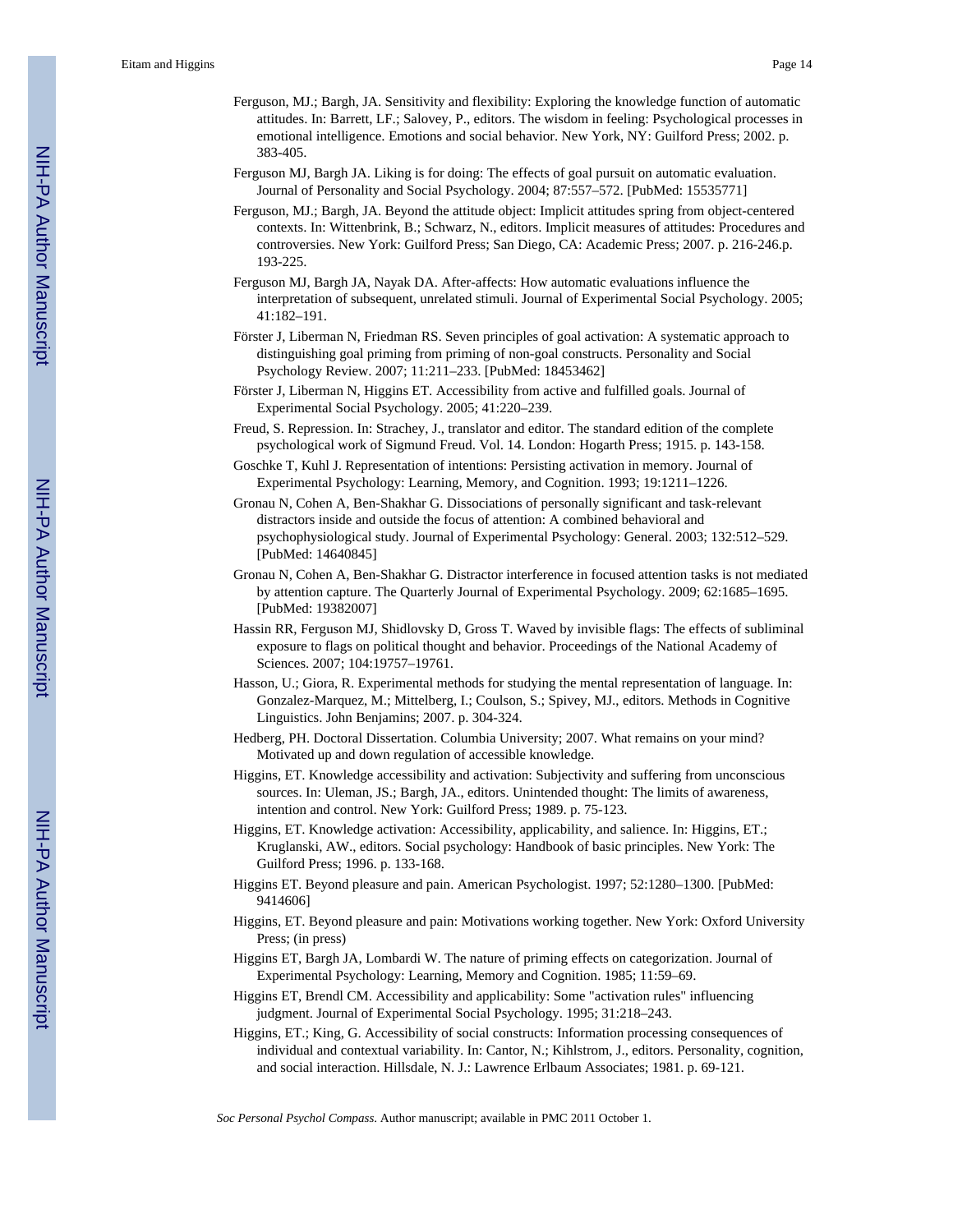- Higgins ET, Rholes WS, Jones CR. Category accessibility and impression formation. Journal of Experimental Social Psychology. 1977; 13:141–154.
- Jimenez L, Mendez C. Which attention is needed for implicit sequence learning? Journal of Experimental Psychology: Learning, Memory, and Cognition. 1999; 25:236–259.
- Johnston WA, Dark VJ. Selective attention. Annual Review of Psychology. 1986; 37:43–75.
- Junghofer M, Bradley MM, Elbert TR, Lang PJ. Fleeting images: A new look at early emotion discrimination. Psychophysiology. 2001; 38:175–178. [PubMed: 11347862]
- Kaup B. Negation and its impact on the accessibility of text information. Memory & Cognition. 2001; 29:960–967.
- Kawada CL, Oettingen G, Gollwitzer M, Bargh JA. The projection of implicit and explicit goals. Journal of personality and social psychology. 2004; 86:545–559. [PubMed: 15053705]
- Kihlstrom, JF. The automaticity juggernaut. In: Baer, J.; Kaufman, JC.; Baumeister, RF., editors. Are we free?: Psychology and free will. New York: Oxford University Press; 2008. p. 155-180.
- Lazarus RS, Smith CA. Knowledge and appraisal in the cognition-emotion relationship. Cognition and Emotion. 1988; 2:281–300.
- Liberman N, Forster J, Higgins ET. Completed vs. interrupted priming: Reduced accessibility from post-fulfillment inhibition. Journal of Experimental Social Psychology. 2007; 43:258–264.
- MacDonald MC, Just MA. Changes in activation levels with negation. Journal of Experimental Psychology. 1989; 15:633–642. [PubMed: 2526856]
- MacLeod C, Mathews A, Tata P. Attentional bias in emotional disorders. Journal of Abnormal Psychology. 1986; 95:15–20. [PubMed: 3700842]
- Mathews A, MacLeod C. Cognitive approaches to emotion and emotional disorders. Annual Review of Psychology. 1994; 45:25–50.
- Meyer DE, Schvaneveldt RW. Facilitation in recognizing pairs of words: Evidence of a dependence between retrieval operations. Journal of Experimental Psychology. 1971; 90:227–234. [PubMed: 5134329]
- Moors A, De Houwer J. Automaticity: A conceptual and theoretical analysis. Psychological Bulletin. 2006; 132:297–326. [PubMed: 16536645]
- Morsella, E.; Bargh, JA. Unconscious action tendencies: Sources of 'unintegrated' action. In: Decety, J.; Cacioppo, J., editors. Oxford handbook of social neuroscience. New York: Oxford University Press; (in press)
- Moskowitz GB, Ignarri C. Implicit volition and stereotype control. European Review of Social Psychology. 2009; 20:97–145.
- Most SB, Scholl BJ, Clifford E, Simons DJ. What you see is what you set: Sustained inattentional blindness and the capture of awareness. Psychological Review. 2005; 112:217–242. [PubMed: 15631594]
- Murphy ST, Zajonc RB. Affect, cognition, and awareness: Affective priming with optimal and suboptimal stimulus exposures. Journal of Personality & Social Psychology. 1993; 64(5):723–739. [PubMed: 8505704]
- Olivers CNL, Meeter M. A boost and bounce theory of temporal attention. Psychological Review. 2008; 115:836–863. [PubMed: 18954206]
- Rensink RA, O'Regan JK, Clark JJ. To see or not to see: The need for attention to perceive changes in scenes. Psychological Science. 1997; 8:368–373.
- Phillips WA. On the distinction between sensory storage and short-term visual memory. Perception & Psychophysics. 1974; 16:283–290.
- Redgrave P, Gurney K, Reynolds J. What is reinforced by phasic dopamine signals? Brain Research Reviews. 2008; 58:322–39. [PubMed: 18055018]
- Reinecke A, Rinck M, Becker ES. Spiders crawl easily through the bottleneck: Visual working memory for negative stimuli. Emotion. 2006; 6:438–449. [PubMed: 16938085]
- Robinson MD. Running from William James' Bear: A review of preattentive mechanisms and their contributions to emotional experience. Cognition & Emotion. 1998; 12:667–696.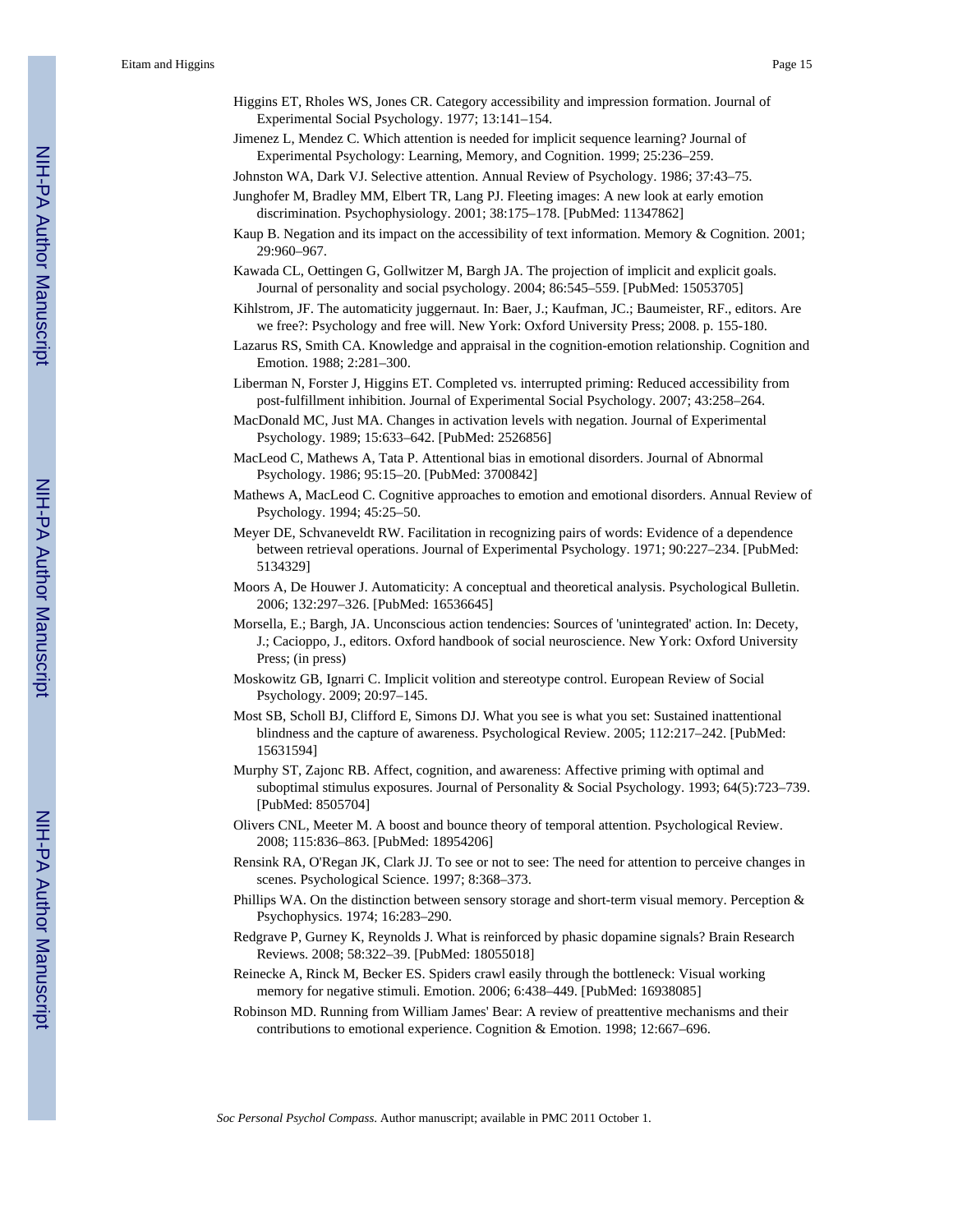- Roskos-Ewoldsen DR, Fazio RH. On the orienting value of attitudes: Attitude accessibility as a determinant of an object's attraction of visual attention. Journal of Personality and Social Psychology. 1992; 63:198–211. [PubMed: 1403611]
- Schendan HE, Ganis G, Kutas M. Neurophysiological evidence for visual perceptual categorization of words and faces within 150ms. Psychophysiology. 1998; 35:240–251. [PubMed: 9564744]
- Schultz W, Dayan P, Montague PR. A neural substrate of prediction and reward. Science. 1997; 275:1593–1599. [PubMed: 9054347]
- Sedikides C, Skowronski JJ. The law of cognitive structure activation. Psychological Inquiry. 1991; 2:169–184.
- Segal SJ. The priming of association test responses. Journal of Verbal Learning and Verbal Behavior. 1967; 6:216–221.
- Simons DJ, Chabris CF. Gorillas in our midst: Sustained inattentional blindness for dynamic events. Perception. 1999; 28:1059–74. [PubMed: 10694957]
- Simons DJ, Levin DT. Change blindness. Trends in Cognitive Sciences. 1997; 1:261–67. [PubMed: 21223921]
- Smith ER, Fazio RH, Cejka MA. Accessible attitudes influence categorization of multiply categorizable objects. Journal of Personality and Social Psychology. 1996; 71:888–898. [PubMed: 8939039]
- Sperling G. The information available in brief visual presentations. Psychological Monographs. 1960; 74 (11, Whole No. 498)
- Srull TK, Wyer RS. The role of category accessibility in the interpretation of information about persons: Some determinants and implications. Journal of Personality and Social Psychology. 1979; 37:1660–1672.
- Storbeck J, Clore GL. The affective regulation of cognitive priming. Emotion. 2008; 8:208–215. [PubMed: 18410195]
- Strahan EJ, Spencer SJ, Zanna MP. Subliminal priming and persuasion: Striking when the iron is hot. Journal of Experimental Social Psychology. 2002; 38:5637–568.
- Turk-Browne NB, Junge JA, Scholl BJ. The automaticity of visual statistical learning. Journal of Experimental Psychology: General. 2005; 134:552–564. [PubMed: 16316291]
- Veltkamp M, Aarts H, Custers R. On the emergence of deprivation-reducing behaviors: subliminal priming of behavior representations turns deprivation into motivation. Journal of Experimental Social psychology. 2008a; 44:866–873.
- Veltkamp M, Aarts H, Custers R. Perception in the service of goal pursuit: Motivation to attain goals enhances the perceived size of goal-instrumental objects. Social Cognition. 2008b; 26:720–736.
- Wegner DM. Ironic processes of mental control. Psychological Review. 1994; 101:34–52. [PubMed: 8121959]
- Wegner DM, Erber R. The hyperaccessibility of suppressed thoughts. Journal of Personality and Social Psychology. 1992; 63:903–912.
- Williams JMG, Mathews A, MacLeod C. The emotional stroop task and psychopathology. Psychological Bulletin. 1996; 120:3–24. [PubMed: 8711015]
- Wilson TD, Gilbert DT. Explaining away: A model of affective adaptation. Perspectives on Psychological Science. 2008; 5:370–386.
- Wolfe, JM. Inattentional amnesia. In: Coltheart, V., editor. Fleeting Memories. Cambridge, MA: MIT Press; 1999. p. 71-94.
- Wolfe JM, Reinecke A, Brawn P. Why don't we see changes? The role of attentional bottlenecks and limited visual memory. Visual Cognition. 2006; 14:749–780. [PubMed: 18974792]
- Wyer, RS.; Srull, TK. Category accessibility: Some theoretical and empirical issues concerning the processing of social stimulus information. In: Higgins, ET.; Herman, PC.; Zanna, M., editors. The Ontario symposium on personality and social psychology: Social cognition. Hillsdale, NJ: Lawrence Erlbaum Associates; 1981.
- Wyer RS, Srull TK. Human cognition in its social context. Psychological Review. 1986; 93:322–359. [PubMed: 3749400]
- Wyer, RS.; Srull, TK. Memory and cognition in its social context. Hillsdale, NJ: Erlbaum; 1989.